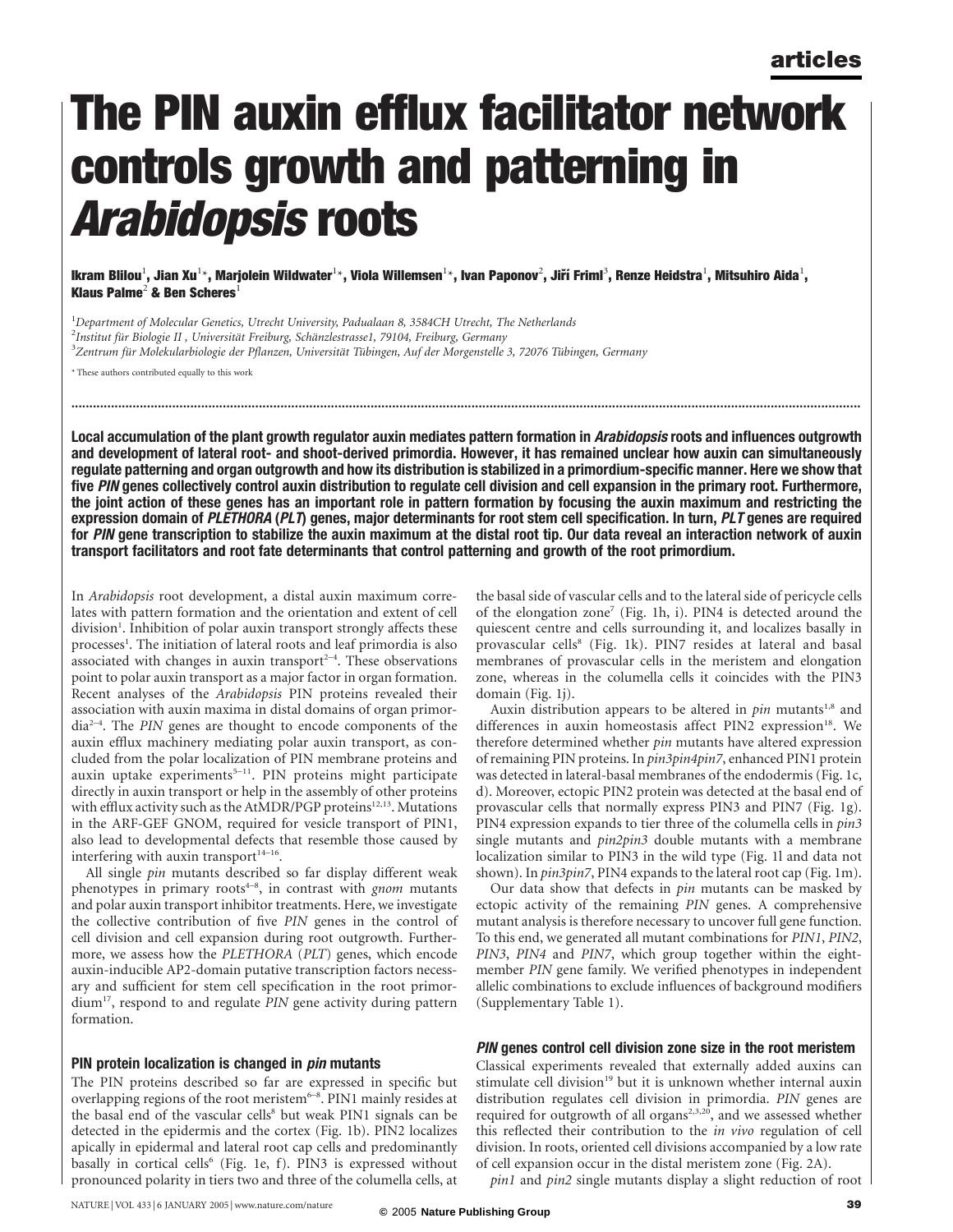length and root meristem size (Supplementary Fig. 2) whereas pin3, pin4 and pin7 single mutants only display subtle division defects in the quiescent centre and columella root cap<sup>8</sup> (Supplementary Fig. 1d–h). Most double-mutant combinations show additive defects in orientation of cell division, root length and root meristem size (Supplementary Figs 1 and 2). However, pin1pin2 and all triple and quadruple mutants containing pin2 show more-than-additive reduction in root size and root meristem size (Fig. 2B, C and Supplementary Fig. 2a, b), suggesting that PIN2 plays a pivotal role in cell division control. The pin1pin2 double mutant suggests that the role of PIN2 in meristem size control is masked in the pin2 single mutant mainly by the activity of PIN1 in the PIN2 domain (Fig. 1b). PIN2 is a main component for mediating proximal (basipetal) auxin transport (Fig. 1e, f, n), which implies that basipetal transport to meristematic cells has a critical role in meristem length regulation. Consistent with the notion of auxin shortage in the meristem



Figure 1 PIN expression and protein localization in roots of wild-type (WT) and pin mutant Arabidopsis. **a**, Arabidopsis root meristem with columella (col), quiescent centre (qc), lateral root cap (lrc), epidermis (e), cortex (c), endodermis (en) and vascular bundle (v). b-d, PIN1 immunolocalization: b, wild type; inset shows boxed area enlarged. Arrowheads depict polar localization. c, d, pin3pin4pin7<sup>(Allelic Combination 1(AC1))</sup>; boxed area in c is enlarged in d. Arrowheads in d, PIN1 upregulation in the endodermis. e-g, PIN2 protein: e, f, Wild type; boxed area in e is enlarged in f. Arrowheads in f, apical PIN2 in the epidermis and basal in the cortex.  $g$ ,  $pin3pin4pin7$ <sup>(AC1)</sup>; arrowhead shows ectopic expression. **h**, **i**, PIN3 protein in wild-type root meristem. Arrowheads in **h**, PIN3 in the pericycle. j, PIN7–green fluorescent protein (GFP) fusion. **k–m**, PIN4 protein: **k**, wild type; white arrow, wild-type differentiated columella cell without PIN4. I, pin3 (white arrow);  $m$ ,  $pin3pin7$ <sup>(AC1)</sup>: black arrow, PIN4 expansion to the lateral root cap; white arrow as in k. Insets: enlargements of boxed areas showing details of PIN4 localization. n, Localization of PIN proteins suggests auxin transport routes. PIN1 (green), PIN2 (red), PIN3 (yellow), PIN4 (violet) and PIN7 (blue). Immunolocalization signals are green in **b-g** and  $k-m$  and red in  $h$ , i.

zone, treatment with auxins restored meristem size of pin1pin2 and pin2pin3pin7 to that of wild type (data not shown). Our data substantiate physiological evidence indicating a role for basipetal auxin transport in root growth<sup>21,22</sup> and identify control of cell division as a major factor in this process.

The extreme reduction in root meristem size in pin2 mutant combinations is reminiscent of the phenotype obtained upon diphtheria toxin-mediated genetic ablation of root cap cells<sup>23</sup>. In such plants we found high DR5::GUS accumulation in the provascular tissue (Fig. 2E, F), supporting the notion that lateral auxin redistribution does not occur in the absence of columella cells with laterally oriented PIN proteins.

Our data imply that basipetal transport and lateral redistribution of auxin are both critical for maintenance of the meristem zone. A potential mechanism to transport auxin to every cell in the meristem is indicated by PIN2 localization at basal membranes of cortex cells (Fig. 1e, f) and the expression domains of vascular PIN3 and PIN7, which suggest an 'auxin reflux' loop (Fig. 1h, j, n). We investigated auxin transport in the root by expressing the bacterial auxin biosynthetic enzyme IAAH under the WOX5 (ref. 24) promoter, which allows induction of auxin biosynthesis in the quiescent centre (Fig. 2G) by external addition of the precursor IAM<sup>25</sup>. After different time points of induction, we monitored auxin accumulation using the DR5-GFP reporter. In line with the observed polar orientation of the PIN proteins, enhanced auxin responses appear first in the columella region, subsequently in the lateral root cap and then in the epidermis; enhanced responses in provascular strands only emerge at later stages (Fig. 2H, a–d). Epidermal and provascular auxin responses could be reduced by the polar transport inhibitor N-naphthylphthalamic acid (NPA), suggesting that accumulation of newly synthesized auxin in these regions is due to an NPA-sensitive auxin transport loop (Fig. 2H, e). In pin2 mutant background the induced responses are restricted to the lateral root cap and epidermis, confirming a role for basipetal transport of auxin towards provascular cells in the root meristem (Supplementary Fig. 3).

Our results suggest that the capacity to circulate auxin through loop-oriented PIN efflux facilitators regulates meristem size. Such a loop system can redeploy auxin and hence operate at least partially independently from shoot auxin supply, consistent with the ability of isolated root systems to maintain growth without external auxin application. In a wider perspective, these data support that PIN protein localization predicts auxin transport routes.

### PIN genes regulate cell expansion and root elongation zone size

The capacity to stimulate cell expansion upon external application has been a defining property for auxins<sup>19</sup>. Recent analysis of tropic responses revealed that PIN genes play a part in differential auxin distribution, which is accompanied by differential cell expan $sion^{7,9,11,26}$ . It is, however, unknown whether PIN genes also regulate general cell expansion during organ growth. In roots, rapid cell expansion without cell division occurs in the elongation zone located proximal to the meristem zone (Fig. 2A).

Final cell size is affected in several pin mutants, but no additive effects occur in mutant combinations, suggesting that PIN gene action on cell expansion is complex. Nevertheless, in single allelic combinations of pin1pin3 and pin3pin7, the change in final cell length is the major factor accounting for the reduction in root length (Supplementary Fig 2, red fonts). In contrast to mature cell size, the size of cells immediately after departure from the meristem is not affected in any *pin* mutant combination (Supplementary Fig. 2).

We observed a reduction in the size of the elongation zone in pin mutant combinations, which mostly correlated well with reduction in meristem size. However, in *pin3pin4pin7* only the elongation zone size is reduced (Supplementary Fig. 2, blue fonts). These data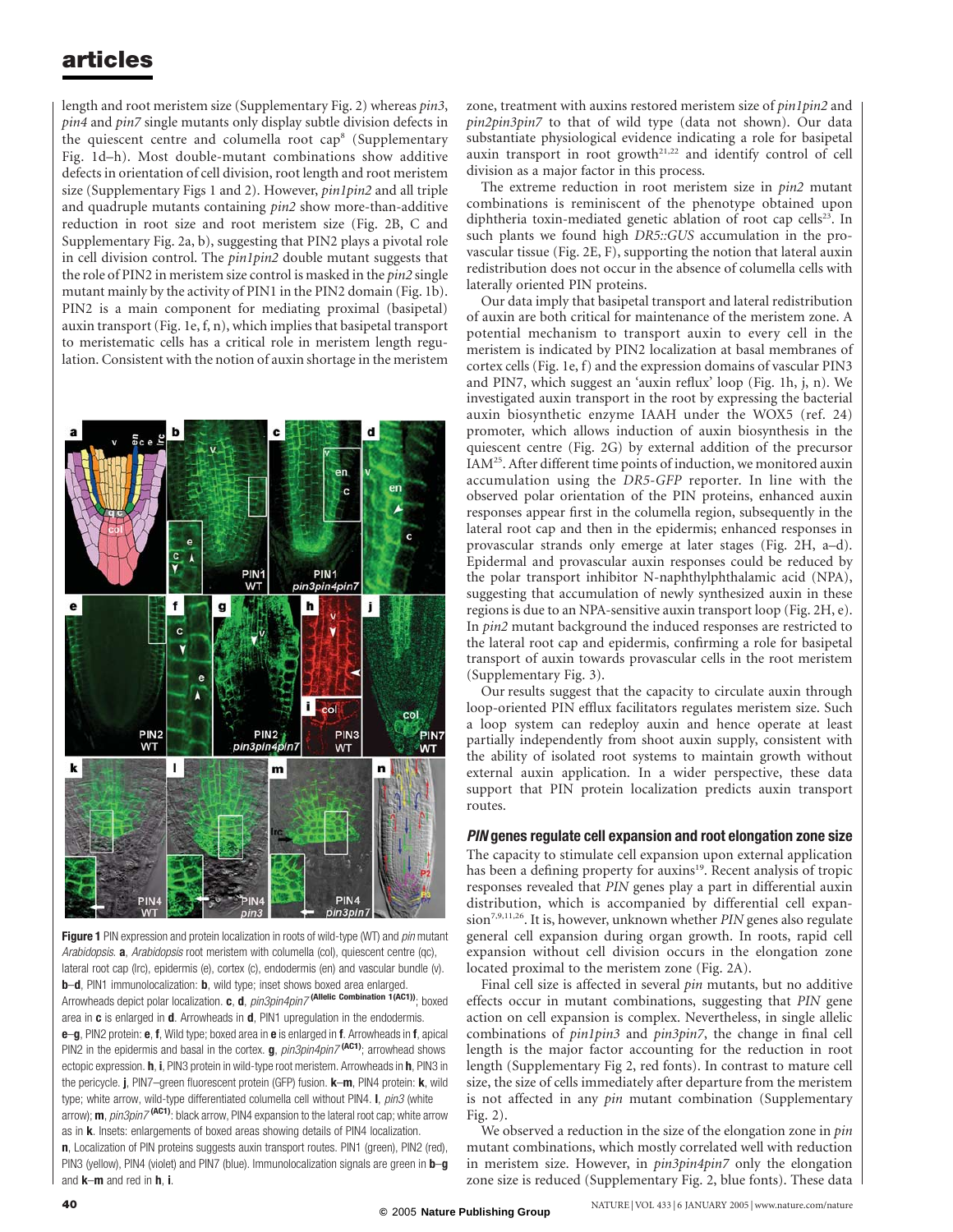indicate that the region where cell elongation occurs can be independently controlled by PIN gene activity.

Together, our data reveal that modulation of PIN activities can separately affect meristem size, elongation zone size and final cell size. These effects are not additive but probably result from interactions between changes in auxin distribution and transcriptional or translational responses influencing carrier components. We conclude that PIN-mediated modulation of auxin distribution controls both cell division and cell elongation and thereby contributes to the 'organizing' role of auxin in organ growth.

#### PIN genes regulate PLT expression and pattern the distal root meristem

Polar auxin transport is a major contributor to root meristem patterning in Arabidopsis, and the specification of distal cell types correlates well with the auxin response maximum<sup>1</sup>. Close to the auxin maximum, the quiescent centre maintains surrounding cells as stem cells (Fig. 1a). Quiescent centre and stem cell specification require SHR and SCR, putative GRAS family transcription factors<sup>27,28</sup> and the redundantly acting PLT1 and PLT2 AP2-domain putative transcription factors<sup>17</sup>. PLT transcript accumulation is



Figure 2 PIN genes control meristem size and patterning in Arabidopsis roots. A–F, Meristem size control. A, Wild-type meristem zone (MZ), elongation zone (EZ) and differentiation zone (DZ). **B**, Columella cell staining. **C**, **D**,  $pin2pin3pin7$ <sup>(AC1)</sup>: arrow in **C**, border of MZ and EZ; black arrowhead in **D**, columella stem cells. **E**, **F**, *DR5::GUS* expression in wild type (E) and  $pRCP1::DT-A$   $^{tsM}$  (root cap expressed diphtheria toxin, 'diftox') (F). G, WOX5 promoter specificity for quiescent centre. H, a-e, DR5::GFP in WOX5::IAAH plants. **a**, Control. **b–d**, *DR5::GFP* upregulation (arrowheads) after IAM application. e, No provascular upregulation on 50  $\mu$ M NPA. I–L, Patterning in  $pin2$  mutant combinations. I, QC25::CFP (cyan fluorescent protein) in pin2pin3pin4 (AC2). J, SCR::YFP (yellow fluorescent protein) in  $pin1pin2pin3pin7$  (AC1). K, L, In wild type (K) and in  $pin2pin3pin4$  (AC2) (L), PLT1 transcript is restricted to the quiescent centre and stem cells.

M, N, DR5::GFP in wild type (M) and  $pin2pin3pin7$ <sup>(AC1)</sup> (N). O-X, pin mutants with patterning defects. Wild type treated with NPA (R). In 33% of  $pin1pin4pin7$ <sup>(AC1)</sup> DR5::GUS (P), starch-granule-containing columella cells (S) and PLT1 expression (W) expand proximally (white arrowhead). In pin1pin4pin7 (AC2), columella cells also expand laterally (T). In  $pin3pin4pin7$ <sup>(AC1)</sup>, mature columella cells (U), their stem cells (arrowheads in V), DR5:: GFP expression (Q) and  $PLT1$  mRNA (X) expand laterally.  $PLT1$  transcript: wholemount *in situ* hybridization (blue/purple signals). Differentiated columella cells: starch granule staining (purple). DR5::GUS, blue. GFP fluorescence, green. qc, quiescent centre. A–F, K, L, O, P, R–X, Nomarski optics; G, H, I, J, M, N, Q, CLSM after propidium iodide staining.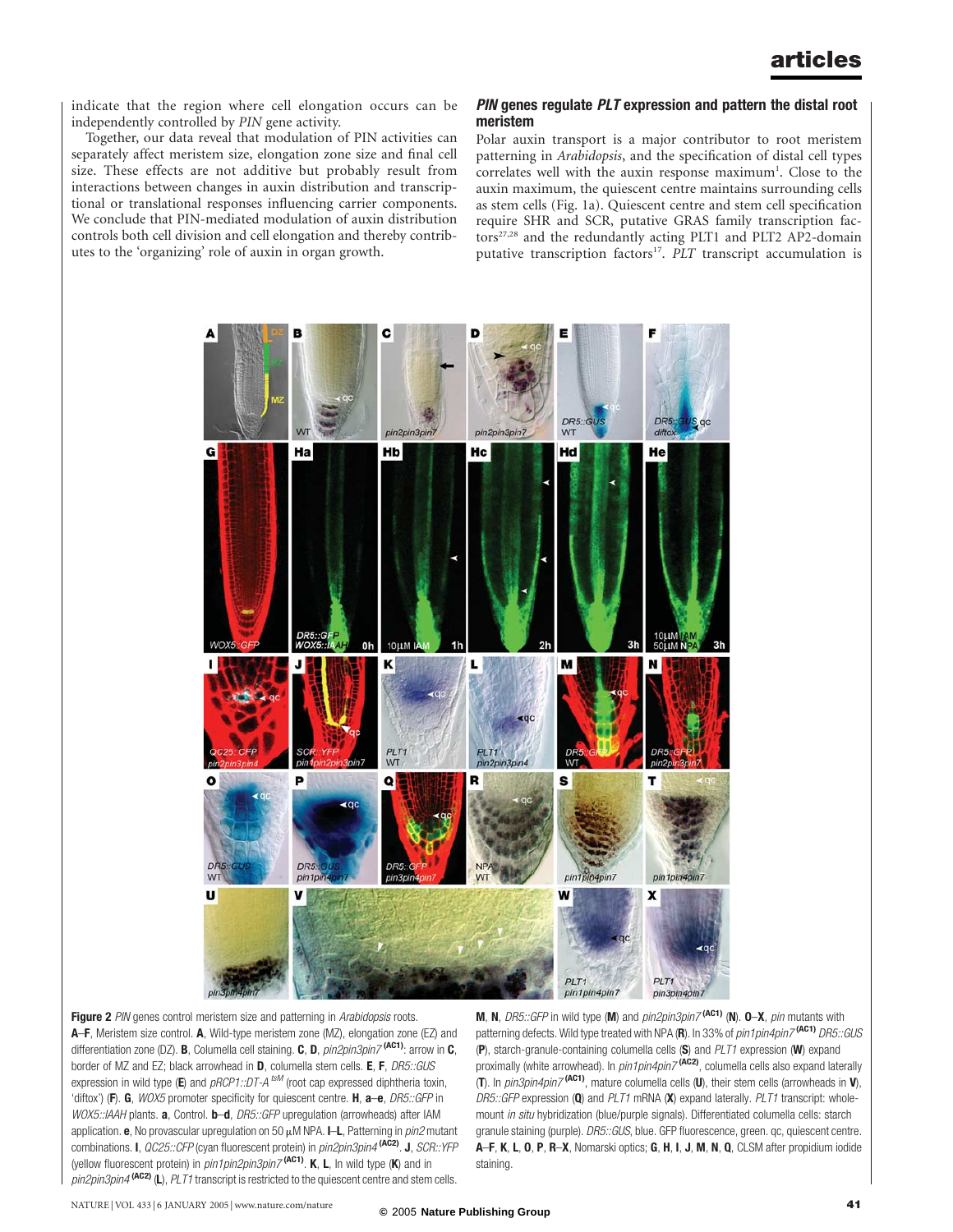correlated with auxin accumulation in embryos and primary and lateral roots, and depends on auxin response factors $17$ . The identification of these critical factors for specification of distal cell types as well as the highly organized PIN gene expression domains in the



Figure 3 PIN genes and embryonic patterning.  $a-d$ , Wild-type embryo at 2-cell (a) globular (b) early heart (c) and torpedo stage (d). hyp, hypophysis; qc, quiescent centre; col, columella; sc, stem cells; psc, provascular stem cells. e-h, pin2pin3pin4pin7<sup>(AC1)</sup> embryos:  $e$ , aberrant divisions in basal cells at octant stage; f, basal cell duplication at globular stage; g, h, quiescent centre and stem cell division defects at heart (g) and torpedo stages (h). i–I, pin1pin3pin4pin7<sup>(AC1)</sup> embryos with abnormal basal (i) and apical cell divisions (j-I). m-t, Gene expression in pin quadruples: m, PLT1 mRNA in wild-type preglobular embryos is restricted to basal cells; **n**, ubiquitous PLT1 in

 $p$ in2pin3pin4pin7<sup>(AC1)</sup> proembryos; p, o, STM in pin2pin3pin4pin7<sup>(AC1)</sup> (p) and wild type (o); q, PLT1 in pin1pin3pin4pin7 (AC1); r–t, In comparison to wild type (r), WUS is slightly reduced (s) or expands (t).  $u-x$ , Explanted embryos:  $u$ , wild type develops normal seedlings; v, pin2pin3pin4pin7<sup>(AC1)</sup> develops reduced cotyledons (arrowheads) and ectopic root hairs (arrow);  $w$ ,  $x$ ,  $pin1pin3pin4pin7$ <sup>(AC1)</sup> explants have reduced root development and ectopic shoot-like structures at the apex (green tissues). PLT1, STM and WUS transcripts: in situ hybridization (purple). Images: Nomarski optics.

root primordium set the stage for an analysis of the role of PIN genes in pattern formation.

In the previously discussed pin2 mutant combinations, meristem size is affected but distal patterning is normal, as judged by the presence of columella stem cells (Fig. 2D), the QC25 marker for the quiescent centre (Fig. 2I), SCR promoter activity (Fig. 2J), PLT1 (ref. 17) transcript distribution (Fig. 2K, L) and the DR5 auxin response marker (Fig. 2M, N).

In pin1pin4pin7, however, the auxin response maximum and the starch granules that mark the differentiated columella cells shift proximally in 40% of roots (Fig. 2P, S). In pin3pin4pin7, the auxin response maximum shifts laterally (Fig. 2Q), associated with inappropriate lateral up-regulation of PIN1 (Fig. 1c, d). Correlated with this lateral expansion, a broadening of the columella domain including its stem cells occurs (Fig. 2U, V). Consistent with changes in distal patterning, PLT1 messenger RNA shifts proximally in pin1pin4pin7 (Fig. 2W) and expands laterally in pin3pin4pin7 (Fig. 2X).

The phenotypes of both triple mutants resemble effects of treatment with inhibitors of polar auxin transport (Fig. 2R) and support a role for PIN proteins in focusing and stabilizing an auxin maximum in both proximo-distal and lateral dimensions. Our data strongly suggest that the PIN proteins in this way focus expression of the auxin-inducible PLT genes in the distal root region, which specifies the position of the quiescent centre and stem cells.

## PIN genes restrict PLT mRNA and root identity to the basal embryo pole

We addressed whether PIN genes control PLT expression and root stem cell patterning during embryogenesis. Distal quiescent centre and columella cells originate from daughter cells of the hypophysis at the early globular stage of embryogenesis (Fig. 3a–d). At that stage an auxin perception maximum is detected in the hypophysis<sup>4</sup>.



Figure 4 PLT genes regulate PIN transcript levels. a-d, PIN4 mRNA localization. PIN4 transcript in the quiescent centre, stem cells and provascular initials of wild-type embryo (a) and seedlings (c). No detectable transcripts in  $plt1plt2$  double-mutant embryos (b) and seedlings (d). e-I, PIN3 and PIN7 mRNA in columella cells and provascular region of wildtype embryo (e, i) and seedlings (g, k, arrows).  $plt1plt2$  with normal levels in embryonic columella ( $f$ ,  $j$ ) and seedlings ( $h$ ,  $I$ ). Reduction of provascular expression in seedlings ( $h$ ,  $I$ ). Images: Nomarski optics.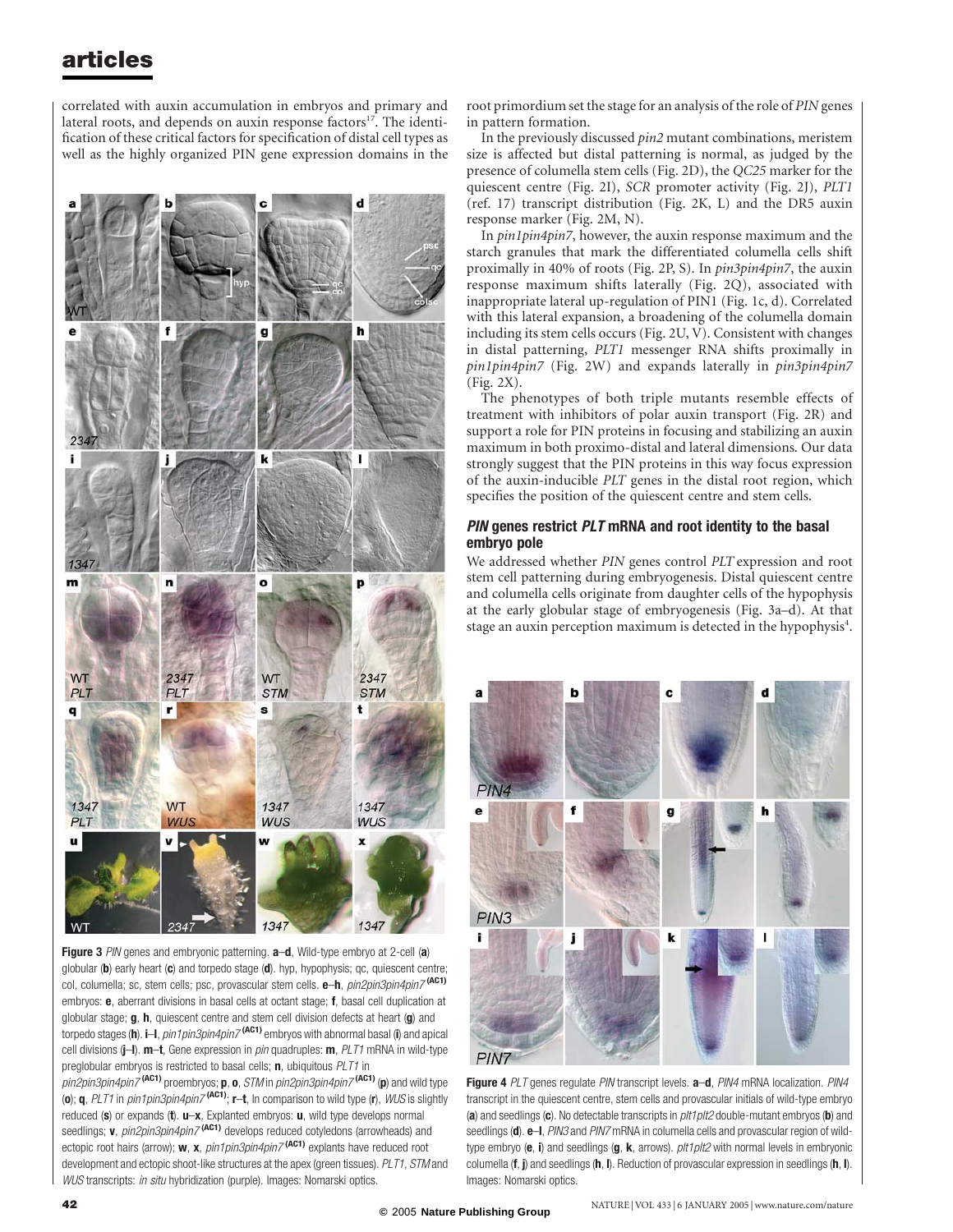Clonal analysis and stereotyped cell division patterns show that the proximal stem cells are recruited around mid-heart stage (Fig. 3c)<sup>29</sup>.

We found no penetrant embryonic defects in single, double and triple pin mutants and in pin1pin2pin3pin7 and pin1pin2pin3pin4. However, in lines segregating pin2pin3pin4pin7 and pin1pin3pin4pin7 mutants, marked changes were observed in embryonic division patterns and gene expression (Fig. 3e–t and Supplementary Table 2). pin2pin3pin4pin7 mutant embryos exhibit cell division defects mainly in the basal region (Fig. 3e–h) and  $\sim$ 30% produce viable seedlings. In contrast, pin1pin3pin4pin7 mutants are embryo lethal and cell division defects occur in apical and basal embryo regions<sup>4</sup> (Fig. 3i–l). The significance of the altered cell divisions in both quadruple-mutant embryos in terms of patterning was investigated by locating the expression domain of marker genes for root and shoot identity. PLT1 transcript marks the basal domain of the octant stage embryo (Fig. 3m) and restricts to the quiescent centre and stem cell domain before mid-heart stage<sup>17</sup>. STM and WUS are required for shoot meristem function and are transcribed in shoot meristem precursor cells from early embryogenesis onwards<sup>30,31</sup>.

pin2pin3pin4pin7 mutants contain both aberrant cell divisions and high levels of PLT1 transcript throughout the embryo from the 16-cell stage onwards (Fig. 3n). In contrast, PLT1 mRNA is correctly excluded from the apical region in pin1pin3pin4pin7 mutants (Fig. 3q). Interestingly, the mRNA localization of WUS and STM does not change in pin2pin3pin4pin7 mutants (Fig. 3o, p), whereas in pin1pin3pin4pin7, WUS transcripts are either slightly reduced (Fig. 3s) or expanded in apical embryonic cells (Fig. 3t).

In explanted wild-type embryos, the shoot and root apical meristems develop normally (Fig. 3u). In  $\sim$  40% of pin2pin3pin4pin7 mutants, the explants develop reduced cotyledons and root hairs emerge at more apical positions (Fig. 3v and Supplementary Table 2). In  $\sim$ 80% of pin1pin3pin4pin7 mutants, the explants completely arrest root growth and expand the shoot domain (Fig. 3w, x and Supplementary Table 2). The explant phenotypes of both mutants match the observed expansion of PLT1 and WUS domains, because ectopic expression of these genes promotes root and shoot identity, respectively<sup>17,32</sup>. PLT gene expression is strongly dependent on the joint action of PIN proteins, in line with its dependence on auxin response factors and the correlation between  $PLT$  expression and auxin accumulation<sup>17</sup>. Most probably the  $PLT$ expression domain is regulated by PIN4 and PIN7, which are



Figure 5 Model for primordium formation by PIN-PLT interactions. a, PIN-mediated root primordium specification by restriction of PLT transcripts in octant/16-cell embryo stage. **b**, At later stages of embryogenesis, PIN action further restricts PLT transcripts to define the stem cell region and PLT genes start controlling root-specific PIN gene expression. c, In post-embryonic roots, PIN-mediated auxin transport stabilizes the stem cell region and regulates cell division (DIV) in the meristem zone and cell expansion in the elongation zone (EL). PLT genes control several members of the PIN gene family to generate primordium-specific auxin distribution.

appropriately positioned for basal auxin transport at the preglobular stage<sup>4</sup>. PIN3 and PIN2 are not expressed at this stage but ectopic PIN2 mRNA can be detected in pin3pin4pin7 siliques (data not shown), suggesting that ectopic expression of PIN members in embryos provides a remarkably versatile compensatory mechanism for the loss of PIN4 and PIN7.

PIN-regulated early PLT, WUS and STM transcription suggests that auxin transport in the embryo regulates the proper expression of critical root and shoot stem cell regulators. The notion that early cellular asymmetries in membrane localization of PIN proteins are translated into the patterning of embryonic stem cell domains via regulation of auxin flux provides a conceptual framework for initial events in plant embryogenesis.

#### PLT genes regulate PIN gene expression in the root meristem

The PLT genes are required for specification of the stem cell niche and convey root identity when ectopically expressed<sup>17</sup>. Therefore we asked whether the PLT proteins could regulate the root-specific distribution of PIN transcripts, thereby fine-tuning the position of the stem-cell-associated auxin maximum, and cell division and cell expansion domains. Remarkably, PIN4 transcript, which overlaps with the PLT transcripts in wild type, is undetectable in 94% and aberrant in 6% of the embryos and seedlings of plt1plt2 (Fig. 4a–d). PIN3 and PIN7 transcripts are normal in columella cells (Fig. 4e–l) but are markedly reduced in the provascular domain of the postembryonic root elongation zone (Fig. 4g, h, k, l). Thus, the PLT genes control PIN mRNA distribution.

#### **Discussion**

Our findings suggest an elegant mechanism for embryonic root primordium formation and stabilization. In our model, PIN proteins restrict PLT expression in the basal embryo region to initiate root primordium formation (Fig. 5a). In turn, PLT genes maintain PIN transcription, which stabilizes the position of the distal stem cell niche (Fig. 5b). At a distance from the auxin maximum, PLT genes maintain PIN3 and PIN7, which reinforce provascular acropetal auxin flux. In this way a 'reflux' loop is created that controls auxin distribution in the growing primordium and meristem (Fig. 5b, c). The loop stabilizes the auxin maximum and the PLTdependent stem cell domain in the distal root tip. Moreover, it localizes meristem and cell expansion zones in the proximal meristem and regulates final cell size (Fig. 5c).

Reporter genes and direct auxin measurements are consistent with the presence of a transport-regulated auxin gradient in the root meristem<sup>1</sup>, but local auxin biosynthesis and catabolism may also contribute to the auxin concentration profile<sup>33</sup>. Furthermore, auxin response may be regulated differently in the different root zones by processes such as differential SCF<sup>TIR1</sup>-mediated proteolysis<sup>34</sup>.

#### **Methods**

#### **Materials**

All pin mutants were in Columbia (Col-0) background, except for the Enkheim allele pin1-1. pin1-1, pin1En134; eir1-1, pin2En701; and pin3-3, pin4-2 were described in refs 7–10. pin3 salk\_005544 and pin7 salk\_048791 were provided by the Signal Insertion Mutant Library (http://signal.salk.edu/cgi-bin/tdnaexpress/). plt1-4 and plt2-2 alleles were described in ref. 17.

Triple mutants were generated by crossing double mutants sharing one allele, while quadruple mutants were generated by crossing triple homozygotes with two alleles in common. DR5::GUS (DR5- $\beta$ -glucuronidase) was described in ref. 1 and was crossed with pin1, pin2, pin4 and pin7. Homozygous lines were then used to generate double and triple mutants homozygous for DR5::GUS. DR5-GFP, described in ref. 26, was transformed to wild type, pin2pin3pin7 and pin3pin4pin7. Promoter constructs of QC25::CFP and SCR::YFP were transformed to pin2pin3pin4 and to pin1pin2pin3pin7 respectively. WOX5::GFP and WOX5::IAAH constructs were generated by fusing a 4.5-kb WOX5 (ref. 24) promotor fragment in front of GFP or IAAH<sup>25</sup> in the pGreenII0229 (ref. 35) vector and transformed into the wild type or DR5::GFP lines.

#### Phenotype analysis and microscopy

Plant material for light microscopy was prepared as in ref. 36. Starch granules and  $\beta$ -glucoronidase activity were visualized as in ref. 36. For embryo phenotype analysis,